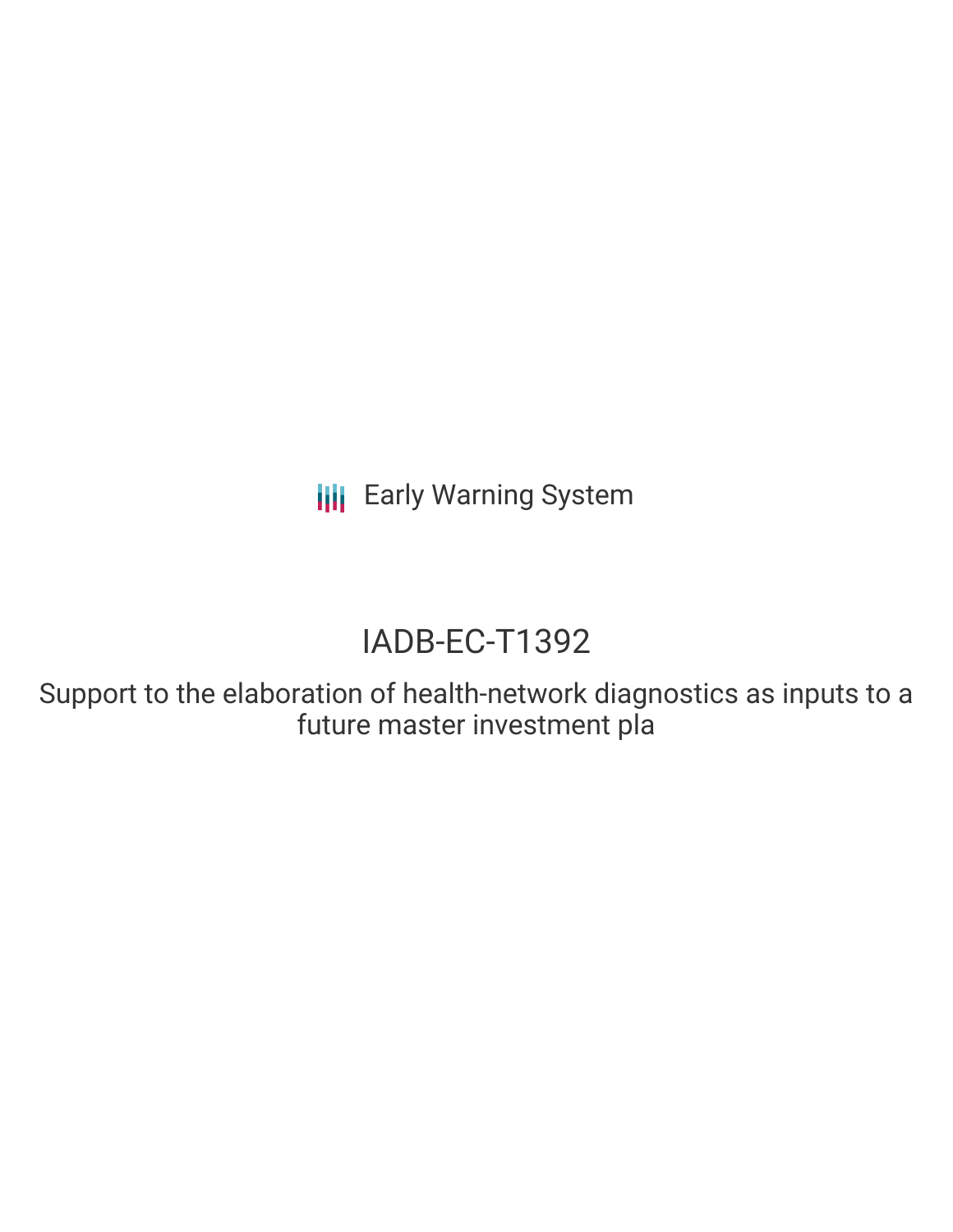

#### **Quick Facts**

.<br>حام

| <b>Countries</b>               | Ecuador                                |
|--------------------------------|----------------------------------------|
| <b>Financial Institutions</b>  | Inter-American Development Bank (IADB) |
| <b>Status</b>                  | Approved                               |
| <b>Bank Risk Rating</b>        | $\mathsf{C}$                           |
| <b>Voting Date</b>             | 2018-12-06                             |
| <b>Borrower</b>                | Government of Ecuador                  |
| <b>Sectors</b>                 | <b>Education and Health</b>            |
| <b>Investment Type(s)</b>      | Grant                                  |
| <b>Investment Amount (USD)</b> | $$0.25$ million                        |
| <b>Project Cost (USD)</b>      | $$0.25$ million                        |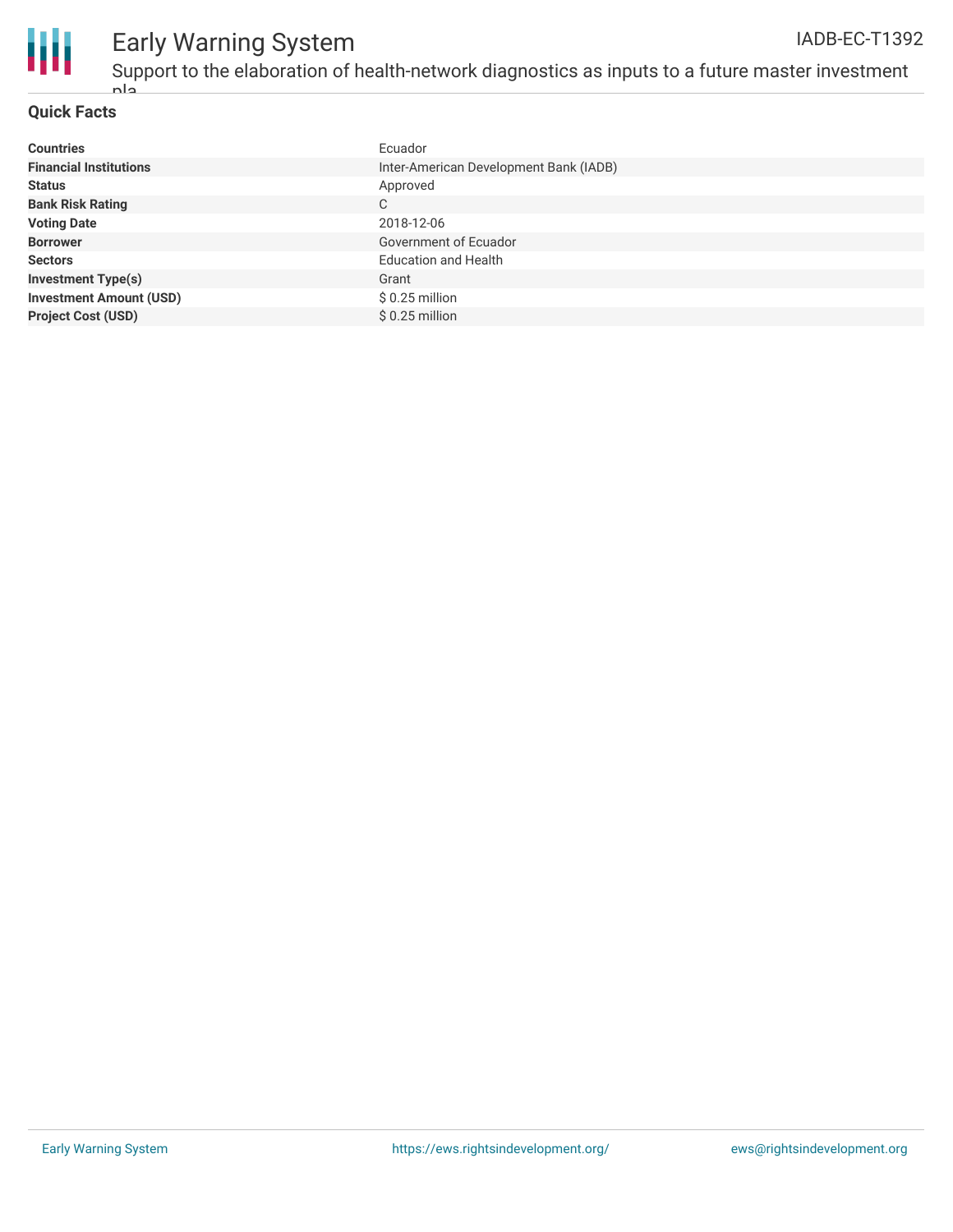

#### **Project Description**

pla

According to the bank, the objective is to support the MSP in the elaboration of selected components of a master investment plan in health, including health network studies and demand projections for the provision of network-integrated health services and a planning tool for expanding mechanisms for resource optimization to regional health networks.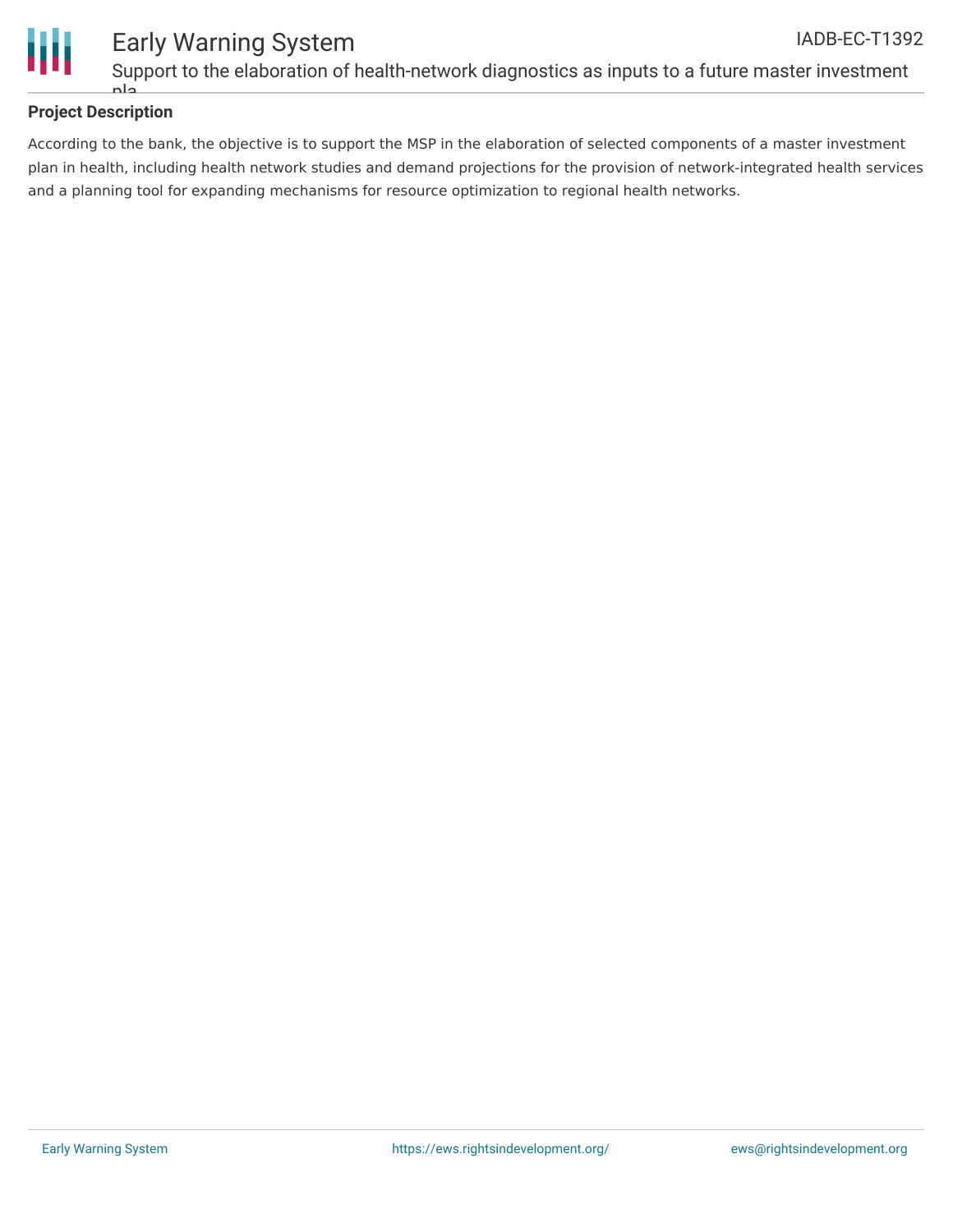

### Early Warning System Support to the elaboration of health-network diagnostics as inputs to a future master investment

#### **Investment Description** pla

• Inter-American Development Bank (IADB)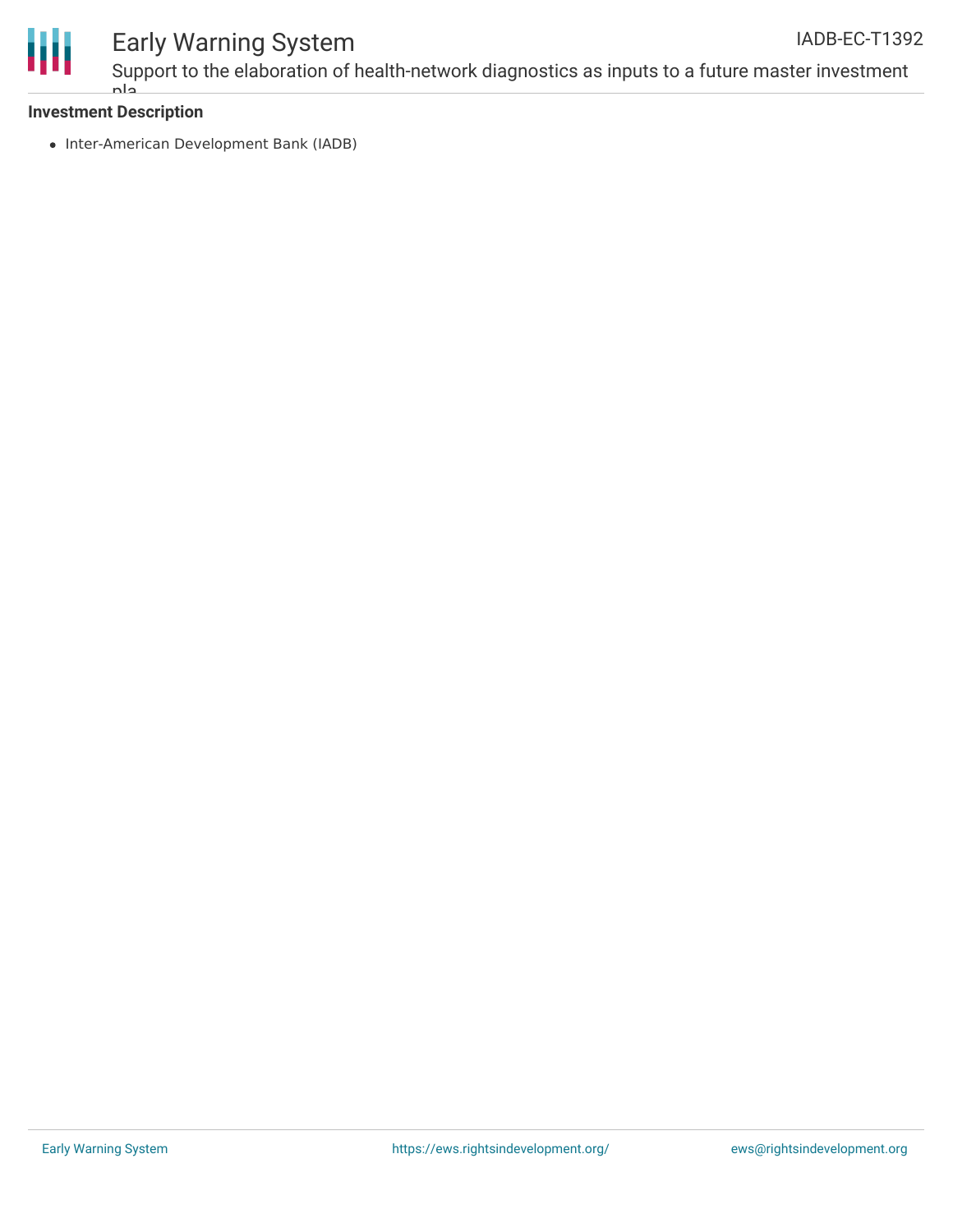

#### **Contact Information**

pla

#### ACCOUNTABILITY MECHANISM OF IADB

The Independent Consultation and Investigation Mechanism (MICI) is the independent complaint mechanism and fact-finding body for people who have been or are likely to be adversely affected by an Inter-American Development Bank (IDB) or Inter-American Investment Corporation (IIC)-funded project. If you submit a complaint to MICI, they may assist you in addressing the problems you raised through a dispute-resolution process with those implementing the project and/or through an investigation to assess whether the IDB or IIC is following its own policies for preventing or mitigating harm to people or the environment. You can submit a complaint by sending an email to MICI@iadb.org. You can learn more about the MICI and how to file a complaint at http://www.iadb.org/en/mici/mici,1752.html (in English) or http://www.iadb.org/es/mici/mici,1752.html (Spanish).